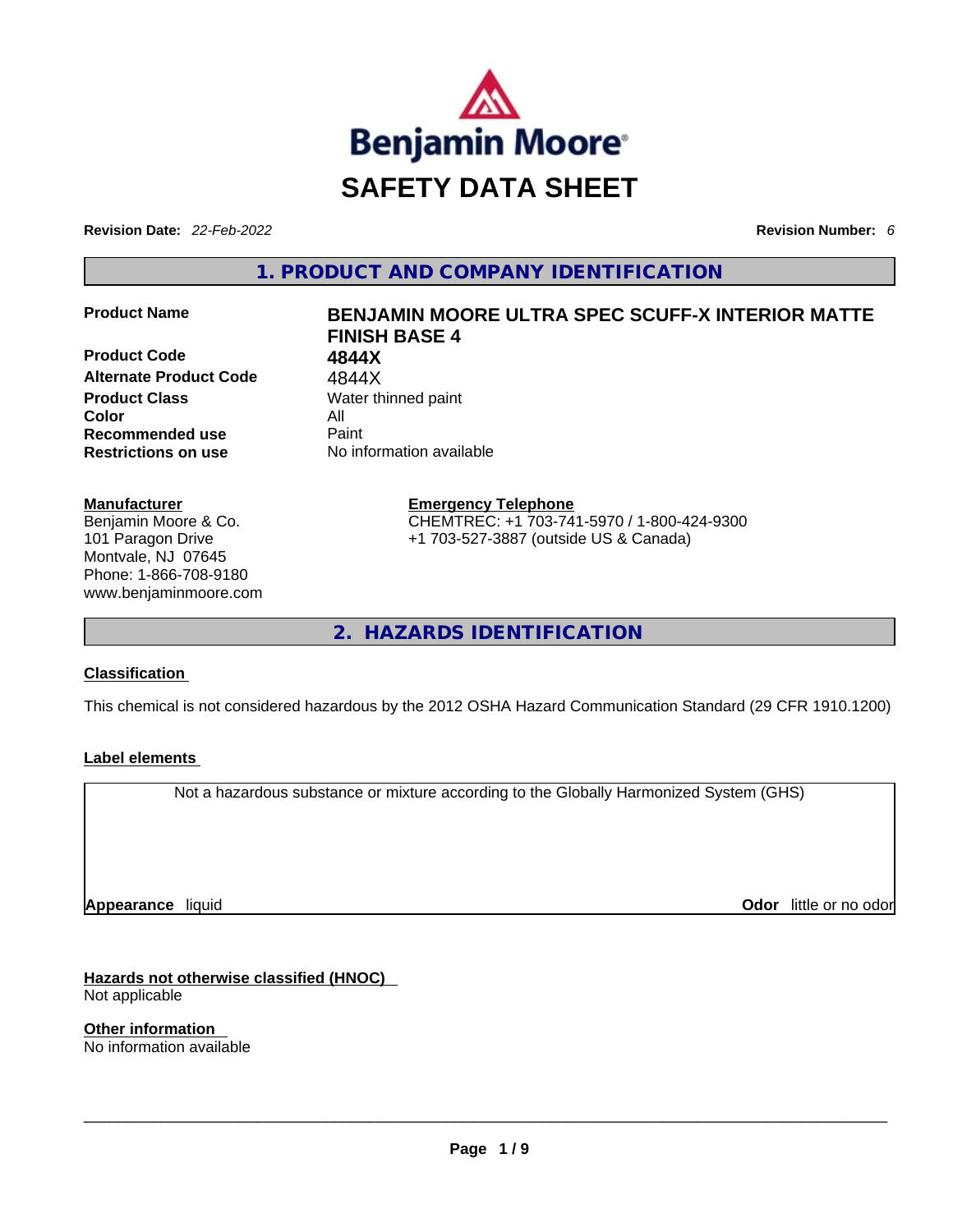**WARNING:** This product contains isothiazolinone compounds at levels of <0.1%. These substances are biocides commonly found in most paints and a variety of personal care products as a preservative. Certain individuals may be sensitive or allergic to these substances, even at low levels.

# **3. COMPOSITION INFORMATION ON COMPONENTS**

| <b>Chemical name</b>                      | CAS No.    | Weight-%    |
|-------------------------------------------|------------|-------------|
| Propanoic acid, 2-methyl-, monoester with | 25265-77-4 | - 5         |
| 2,2,4-trimethyl-1,3-pentanediol           |            |             |
| Sodium C14-C16 olefin sulfonate           | 68439-57-6 | $0.1 - 0.5$ |

|                                                  | 4. FIRST AID MEASURES                                                                                    |
|--------------------------------------------------|----------------------------------------------------------------------------------------------------------|
| <b>General Advice</b>                            | No hazards which require special first aid measures.                                                     |
| <b>Eye Contact</b>                               | Rinse thoroughly with plenty of water for at least 15 minutes and consult a<br>physician.                |
| <b>Skin Contact</b>                              | Wash off immediately with soap and plenty of water while removing all<br>contaminated clothes and shoes. |
| <b>Inhalation</b>                                | Move to fresh air. If symptoms persist, call a physician.                                                |
| Ingestion                                        | Clean mouth with water and afterwards drink plenty of water. Consult a physician<br>if necessary.        |
| <b>Most Important</b><br><b>Symptoms/Effects</b> | None known.                                                                                              |
| <b>Notes To Physician</b>                        | Treat symptomatically.                                                                                   |

# **5. FIRE-FIGHTING MEASURES**

| <b>Suitable Extinguishing Media</b>                             | Use extinguishing measures that are appropriate to local<br>circumstances and the surrounding environment.                                   |
|-----------------------------------------------------------------|----------------------------------------------------------------------------------------------------------------------------------------------|
| Protective equipment and precautions for firefighters           | As in any fire, wear self-contained breathing apparatus<br>pressure-demand, MSHA/NIOSH (approved or equivalent)<br>and full protective gear. |
| <b>Specific Hazards Arising From The Chemical</b>               | Closed containers may rupture if exposed to fire or<br>extreme heat.                                                                         |
| <b>Sensitivity to mechanical impact</b>                         | No                                                                                                                                           |
| Sensitivity to static discharge                                 | No.                                                                                                                                          |
| <b>Flash Point Data</b><br>Flash point (°F)<br>Flash Point (°C) | Not applicable<br>Not applicable                                                                                                             |
|                                                                 |                                                                                                                                              |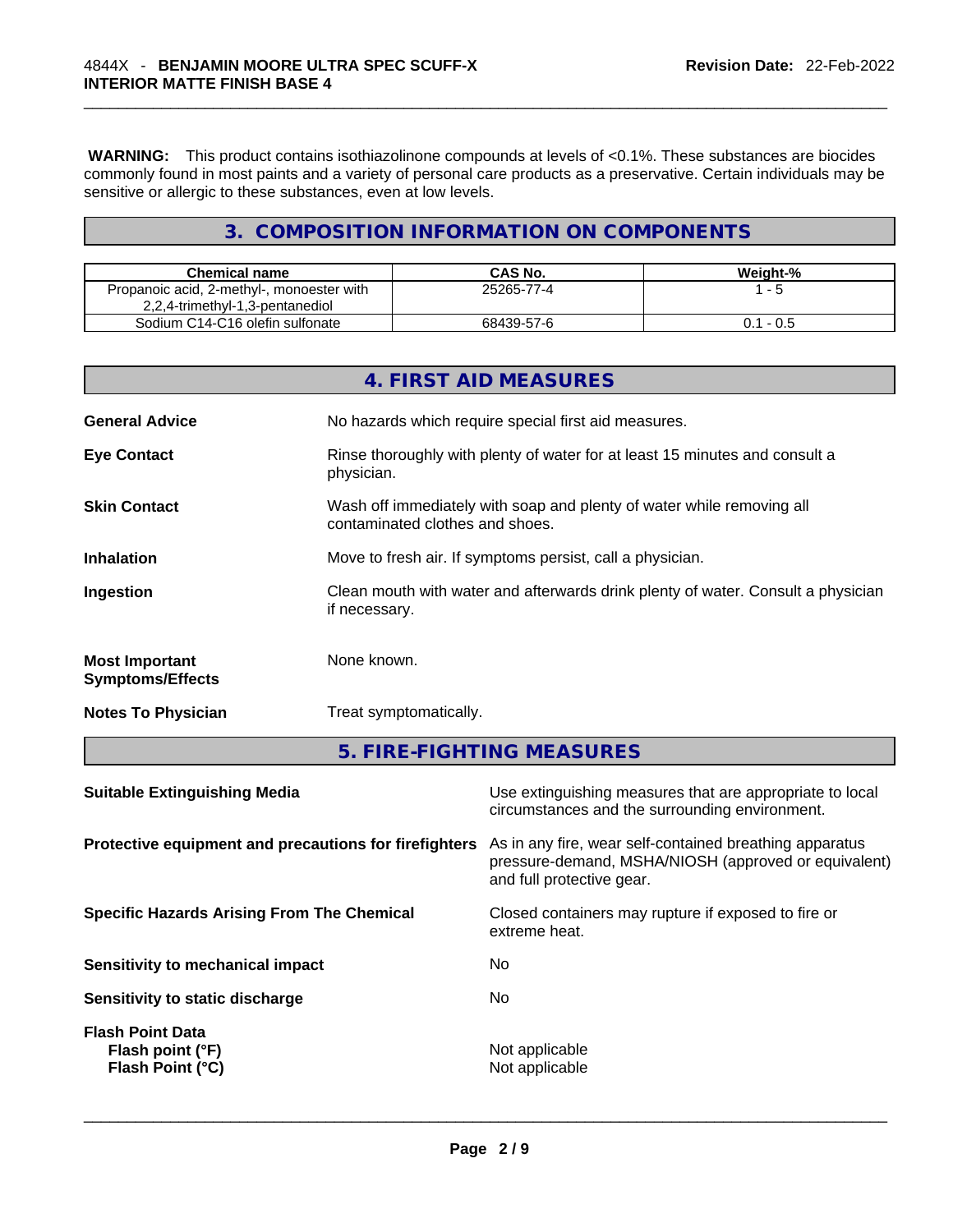| <b>Method</b>                                                 |                        | Not applicable                   |                                |
|---------------------------------------------------------------|------------------------|----------------------------------|--------------------------------|
| <b>Flammability Limits In Air</b>                             |                        |                                  |                                |
| Lower flammability limit:<br><b>Upper flammability limit:</b> |                        | Not applicable<br>Not applicable |                                |
| <b>NFPA</b><br>Health: 1                                      | <b>Flammability: 0</b> | <b>Instability: 0</b>            | <b>Special:</b> Not Applicable |
| <b>NFPA Legend</b>                                            |                        |                                  |                                |

- 0 Not Hazardous
- 1 Slightly
- 2 Moderate
- 3 High
- 4 Severe

*The ratings assigned are only suggested ratings, the contractor/employer has ultimate responsibilities for NFPA ratings where this system is used.* 

*Additional information regarding the NFPA rating system is available from the National Fire Protection Agency (NFPA) at www.nfpa.org.* 

# **6. ACCIDENTAL RELEASE MEASURES**

| <b>Personal Precautions</b>      | Avoid contact with skin, eyes and clothing. Ensure adequate ventilation.                                                                                                         |
|----------------------------------|----------------------------------------------------------------------------------------------------------------------------------------------------------------------------------|
| <b>Other Information</b>         | Prevent further leakage or spillage if safe to do so.                                                                                                                            |
| <b>Environmental precautions</b> | See Section 12 for additional Ecological Information.                                                                                                                            |
| <b>Methods for Cleaning Up</b>   | Soak up with inert absorbent material. Sweep up and shovel into suitable<br>containers for disposal.                                                                             |
|                                  | 7. HANDLING AND STORAGE                                                                                                                                                          |
| <b>Handling</b>                  | Avoid contact with skin, eyes and clothing. Avoid breathing vapors, spray mists or<br>sanding dust. In case of insufficient ventilation, wear suitable respiratory<br>equipment. |
| <b>Storage</b>                   | Keep container tightly closed. Keep out of the reach of children.                                                                                                                |
| <b>Incompatible Materials</b>    | No information available                                                                                                                                                         |
|                                  |                                                                                                                                                                                  |

# **8. EXPOSURE CONTROLS/PERSONAL PROTECTION**

#### **Exposure Limits**

*No exposure limits have been established for this product.* 

#### **Legend**

**Engineering Measures** Ensure adequate ventilation, especially in confined areas.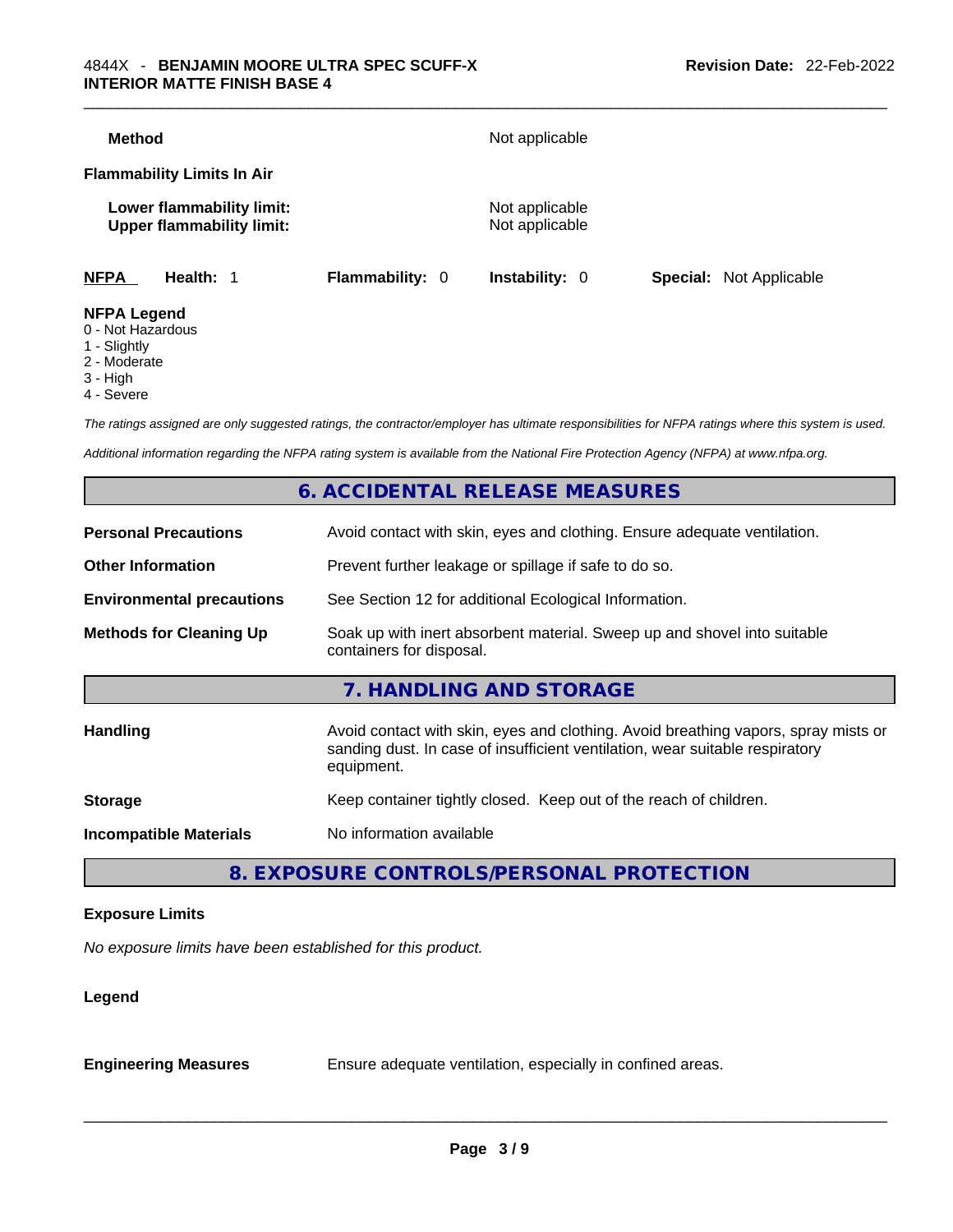| <b>Personal Protective Equipment</b> |                                                                                                                                     |
|--------------------------------------|-------------------------------------------------------------------------------------------------------------------------------------|
| <b>Eye/Face Protection</b>           | Safety glasses with side-shields.                                                                                                   |
| <b>Skin Protection</b>               | Protective gloves and impervious clothing.                                                                                          |
| <b>Respiratory Protection</b>        | In case of insufficient ventilation wear suitable respiratory equipment.                                                            |
| <b>Hygiene Measures</b>              | Avoid contact with skin, eyes and clothing. Remove and wash contaminated<br>clothing before re-use. Wash thoroughly after handling. |

# **9. PHYSICAL AND CHEMICAL PROPERTIES**

**Appearance** liquid **Odor Odor Odor Odor Odor Odor** *little* **or no odor Odor Threshold** No information available **Density (Ibs/gal)** 8.5 - 8.6<br> **Specific Gravity** 8.5 - 8.6 **Specific Gravity pH pH No** information available **Viscosity (cps) Viscosity (cps) No information available Solubility(ies)** No information available **Evaporation Rate No information available No information available Vapor pressure**  No information available **No information** available **Vapor density No information available No** information available **Wt. % Solids** 35 - 45 **Vol. % Solids** 30 - 40 **Wt. % Volatiles Vol. % Volatiles**  60 - 70<br> **VOC Requiatory Limit (q/L)** 60 - 70 **VOC** Regulatory Limit (g/L) **Boiling Point (°F)** 212 **Boiling Point (°C)** 100 **Freezing point (°F)** 32 **Freezing Point (°C)** 0 **Flash point (°F)** Not applicable **Flash Point (°C)** Not applicable **Method** Not applicable **Flammability (solid, gas)** Not applicable **Upper flammability limit:**<br> **Lower flammability limit:**<br>
Not applicable<br>
Not applicable **Lower flammability limit:**<br> **Autoignition Temperature (°F)** Not applicable Not applicable **Autoignition Temperature (°F)**<br> **Autoignition Temperature (°C)** No information available **Autoignition Temperature (°C) Decomposition Temperature (°F)** No information available **Decomposition Temperature (°C)** No information available **Partition coefficient Community Contract Contract Contract Contract Contract Contract Contract Contract Contract Contract Contract Contract Contract Contract Contract Contract Contract Contract Contract Contract Contr** 

**No information available** 

# **10. STABILITY AND REACTIVITY**

| <b>Reactivity</b>          | Not Applicable                  |
|----------------------------|---------------------------------|
| <b>Chemical Stability</b>  | Stable under normal conditions. |
| <b>Conditions to avoid</b> | Prevent from freezing.          |
|                            |                                 |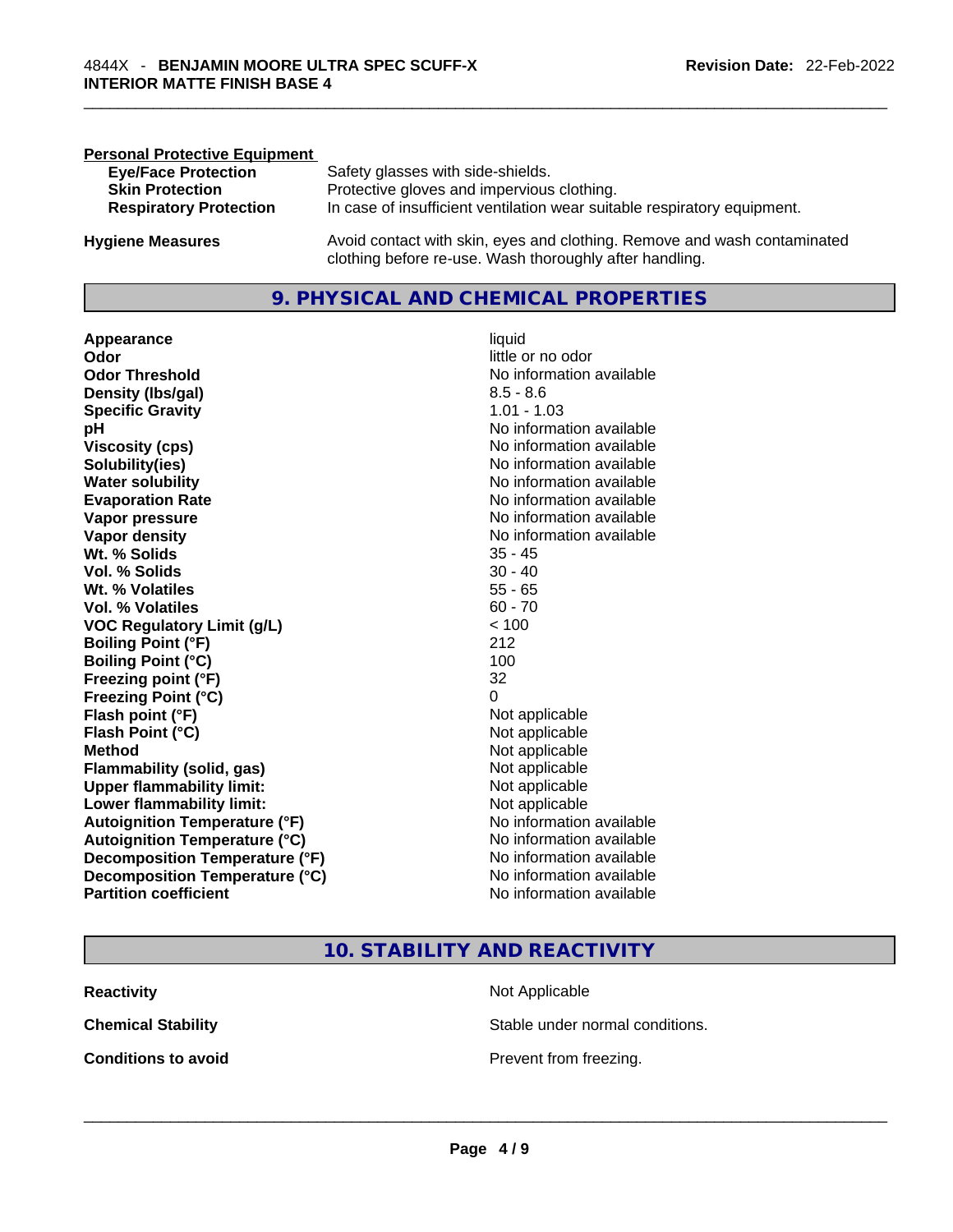| <b>Incompatible Materials</b>                                                                                                                                                                                                                                                                                                                                                  | No materials to be especially mentioned.                                                                                                                                                                                                                                                                                                                                                                                                                                                                                                                                         |  |
|--------------------------------------------------------------------------------------------------------------------------------------------------------------------------------------------------------------------------------------------------------------------------------------------------------------------------------------------------------------------------------|----------------------------------------------------------------------------------------------------------------------------------------------------------------------------------------------------------------------------------------------------------------------------------------------------------------------------------------------------------------------------------------------------------------------------------------------------------------------------------------------------------------------------------------------------------------------------------|--|
| <b>Hazardous Decomposition Products</b>                                                                                                                                                                                                                                                                                                                                        | None under normal use.                                                                                                                                                                                                                                                                                                                                                                                                                                                                                                                                                           |  |
| Possibility of hazardous reactions                                                                                                                                                                                                                                                                                                                                             | None under normal conditions of use.                                                                                                                                                                                                                                                                                                                                                                                                                                                                                                                                             |  |
|                                                                                                                                                                                                                                                                                                                                                                                | 11. TOXICOLOGICAL INFORMATION                                                                                                                                                                                                                                                                                                                                                                                                                                                                                                                                                    |  |
| <b>Product Information</b>                                                                                                                                                                                                                                                                                                                                                     |                                                                                                                                                                                                                                                                                                                                                                                                                                                                                                                                                                                  |  |
| Information on likely routes of exposure                                                                                                                                                                                                                                                                                                                                       |                                                                                                                                                                                                                                                                                                                                                                                                                                                                                                                                                                                  |  |
| <b>Principal Routes of Exposure</b>                                                                                                                                                                                                                                                                                                                                            | Eye contact, skin contact and inhalation.                                                                                                                                                                                                                                                                                                                                                                                                                                                                                                                                        |  |
| <b>Acute Toxicity</b>                                                                                                                                                                                                                                                                                                                                                          |                                                                                                                                                                                                                                                                                                                                                                                                                                                                                                                                                                                  |  |
| <b>Product Information</b>                                                                                                                                                                                                                                                                                                                                                     | No information available                                                                                                                                                                                                                                                                                                                                                                                                                                                                                                                                                         |  |
|                                                                                                                                                                                                                                                                                                                                                                                | Symptoms related to the physical, chemical and toxicological characteristics                                                                                                                                                                                                                                                                                                                                                                                                                                                                                                     |  |
| <b>Symptoms</b>                                                                                                                                                                                                                                                                                                                                                                | No information available                                                                                                                                                                                                                                                                                                                                                                                                                                                                                                                                                         |  |
|                                                                                                                                                                                                                                                                                                                                                                                | Delayed and immediate effects as well as chronic effects from short and long-term exposure                                                                                                                                                                                                                                                                                                                                                                                                                                                                                       |  |
| Eye contact<br><b>Skin contact</b><br><b>Inhalation</b><br>Ingestion<br><b>Sensitization</b><br><b>Neurological Effects</b><br><b>Mutagenic Effects</b><br><b>Reproductive Effects</b><br><b>Developmental Effects</b><br><b>Target organ effects</b><br><b>STOT - single exposure</b><br><b>STOT - repeated exposure</b><br>Other adverse effects<br><b>Aspiration Hazard</b> | May cause slight irritation.<br>Substance may cause slight skin irritation. Prolonged or repeated contact may dry<br>skin and cause irritation.<br>May cause irritation of respiratory tract.<br>Ingestion may cause gastrointestinal irritation, nausea, vomiting and diarrhea.<br>No information available<br>No information available.<br>No information available.<br>No information available.<br>No information available.<br>No information available.<br>No information available.<br>No information available.<br>No information available.<br>No information available |  |
| <b>Numerical measures of toxicity</b>                                                                                                                                                                                                                                                                                                                                          |                                                                                                                                                                                                                                                                                                                                                                                                                                                                                                                                                                                  |  |
|                                                                                                                                                                                                                                                                                                                                                                                |                                                                                                                                                                                                                                                                                                                                                                                                                                                                                                                                                                                  |  |

**The following values are calculated based on chapter 3.1 of the GHS document**

| <b>ATEmix (oral)</b>                            | 136385 mg/kg |
|-------------------------------------------------|--------------|
| <b>ATEmix (dermal)</b>                          | 648476 mg/kg |
| <b>ATEmix (inhalation-dust/mist)</b> 339.1 mg/L |              |

# **Component Information**

| Chemical name                                                                                 | Oral LD50            | Dermal LD50         | Inhalation LC50 |
|-----------------------------------------------------------------------------------------------|----------------------|---------------------|-----------------|
| Propanoic acid, 2-methyl-,<br>monoester with<br>2,2,4-trimethyl-1,3-pentanediol<br>25265-77-4 | $=$ 3200 mg/kg (Rat) | > 15200 mg/kg (Rat) |                 |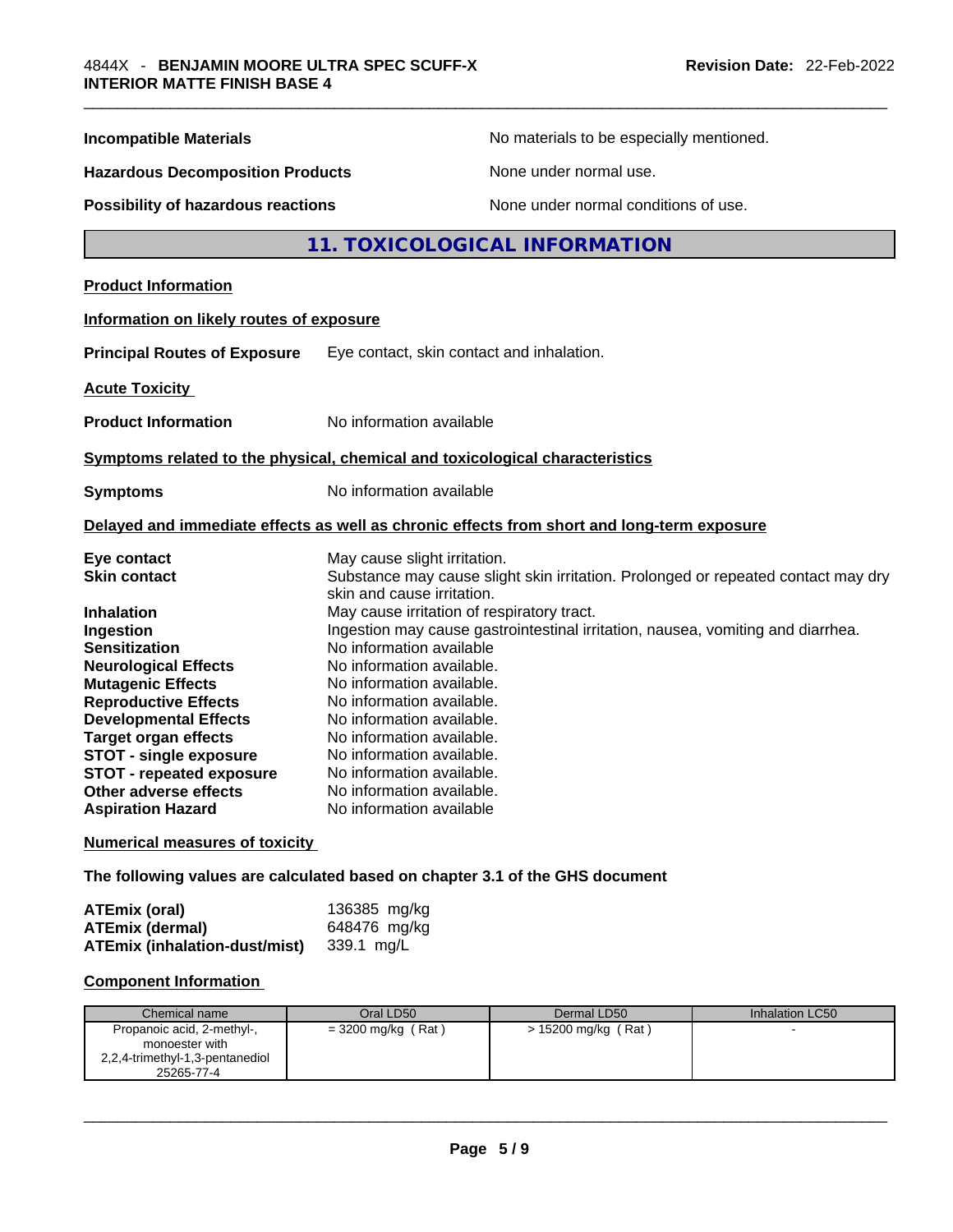| . .<br>Rat<br>0.000<br>-C16 olefin<br>710<br>Rabbit<br>Rat<br>ma/kc<br>⊧ma/kc<br>sultonate<br>ma/L<br>Sodilim<br>. 4-1<br>$\mathbf{A}$<br>ັ<br>$\cdot$ $\cdot$<br>.<br>68439-5<br>、/ _r |
|-----------------------------------------------------------------------------------------------------------------------------------------------------------------------------------------|
|-----------------------------------------------------------------------------------------------------------------------------------------------------------------------------------------|

#### **Chronic Toxicity**

#### **Carcinogenicity**

*There are no known carcinogenic chemicals in this product above reportable levels.* 

**12. ECOLOGICAL INFORMATION** 

# **Ecotoxicity Effects**

The environmental impact of this product has not been fully investigated.

#### **Product Information**

#### **Acute Toxicity to Fish**

No information available

#### **Acute Toxicity to Aquatic Invertebrates**

No information available

#### **Acute Toxicity to Aquatic Plants**

No information available

#### **Persistence / Degradability**

No information available.

#### **Bioaccumulation**

There is no data for this product.

#### **Mobility in Environmental Media**

No information available.

#### **Ozone**

No information available

#### **Component Information**

#### **Acute Toxicity to Fish**

No information available

### **Acute Toxicity to Aquatic Invertebrates**

No information available

#### **Acute Toxicity to Aquatic Plants**

No information available

**13. DISPOSAL CONSIDERATIONS**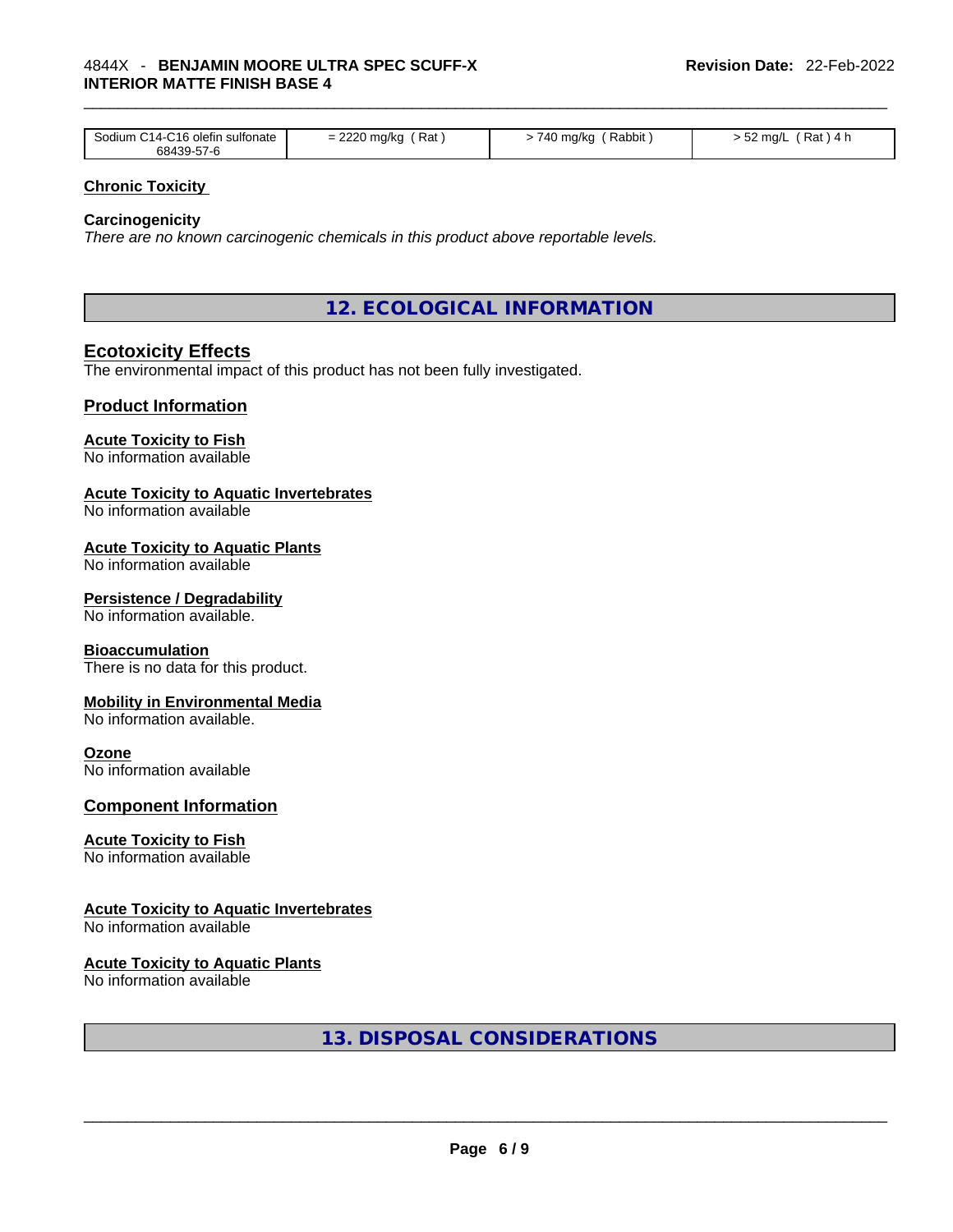| requirements may vary, consult your sanitation department or state-designated<br>environmental protection agency for more disposal options. |
|---------------------------------------------------------------------------------------------------------------------------------------------|
| 14. TRANSPORT INFORMATION                                                                                                                   |
| Not regulated                                                                                                                               |
| Not regulated                                                                                                                               |
| Not regulated                                                                                                                               |
| <b>15. REGULATORY INFORMATION</b>                                                                                                           |
|                                                                                                                                             |

#### **International Inventories**

| <b>TSCA: United States</b> | Yes - All components are listed or exempt. |
|----------------------------|--------------------------------------------|
| <b>DSL: Canada</b>         | Yes - All components are listed or exempt. |

# **Federal Regulations**

#### **SARA 311/312 hazardous categorization**

| Acute health hazard               | No  |  |
|-----------------------------------|-----|--|
| Chronic Health Hazard             | Nο  |  |
| Fire hazard                       | No  |  |
| Sudden release of pressure hazard | No. |  |
| Reactive Hazard                   | Nο  |  |
|                                   |     |  |

#### **SARA 313**

Section 313 of Title III of the Superfund Amendments and Reauthorization Act of 1986 (SARA). This product contains a chemical or chemicals which are subject to the reporting requirements of the Act and Title 40 of the Code of Federal Regulations, Part 372:

*None*

**Clean Air Act,Section 112 Hazardous Air Pollutants (HAPs) (see 40 CFR 61)** This product contains the following HAPs:

*None*

# **US State Regulations**

# **California Proposition 65**

**WARNING:** This product can expose you to chemicals including Crystalline Silica, which are known to the State of California to cause cancer, and Toluene which are known to the State of California to cause birth defects or other reproductive harm. For more information go to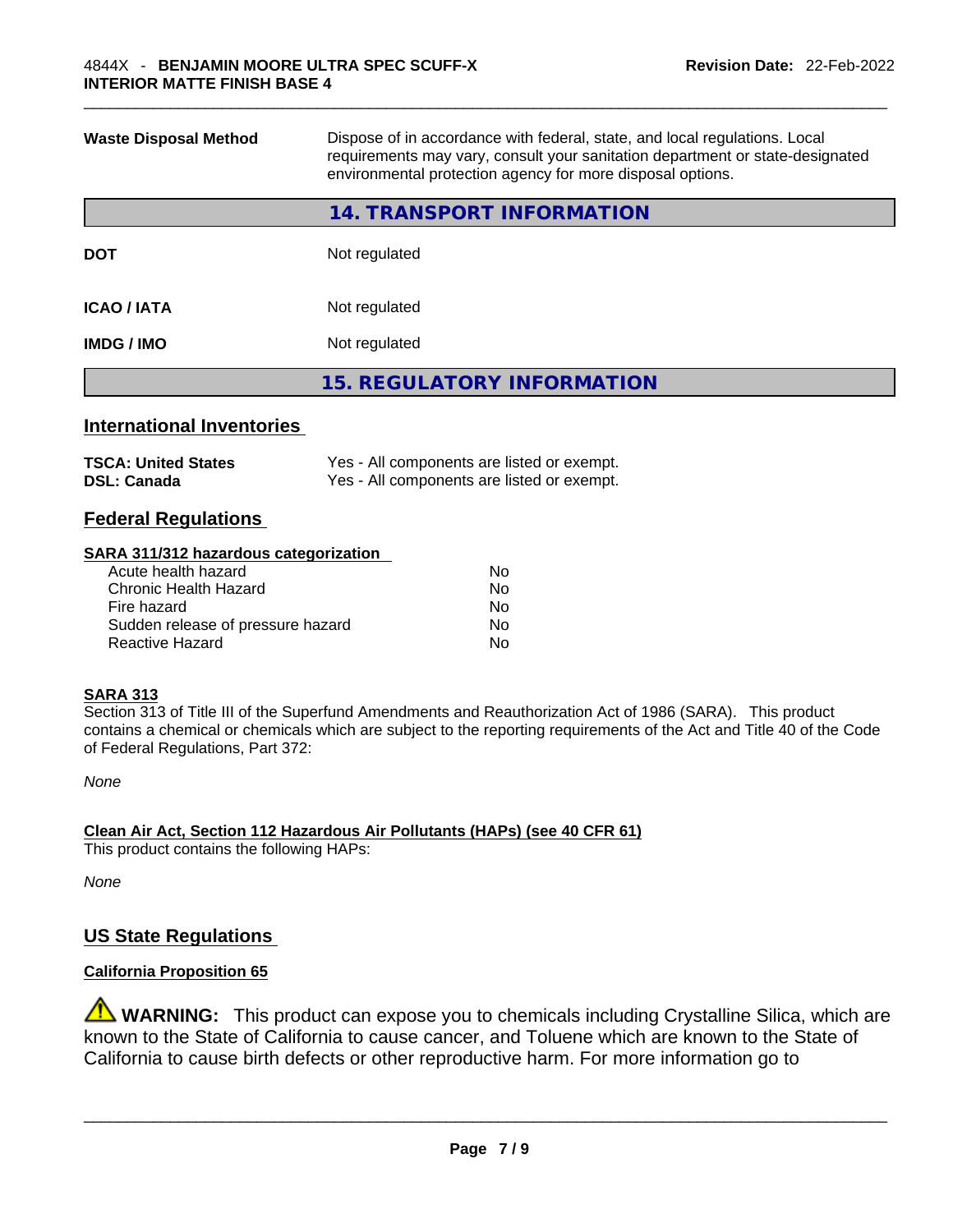#### www.P65Warnings.ca.gov.

#### **State Right-to-Know**

#### **Legend**

X - Listed

| <b>16. OTHER INFORMATION</b>                                                                                                                          |                                                    |                                                                            |                      |                                                                                                                                                 |  |  |
|-------------------------------------------------------------------------------------------------------------------------------------------------------|----------------------------------------------------|----------------------------------------------------------------------------|----------------------|-------------------------------------------------------------------------------------------------------------------------------------------------|--|--|
| HMIS                                                                                                                                                  | Health: 1                                          | Flammability: 0                                                            | <b>Reactivity: 0</b> | $PPE: -$                                                                                                                                        |  |  |
| <b>HMIS Legend</b><br>0 - Minimal Hazard<br>1 - Slight Hazard<br>2 - Moderate Hazard<br>3 - Serious Hazard<br>4 - Severe Hazard<br>* - Chronic Hazard | present under the actual normal conditions of use. | X - Consult your supervisor or S.O.P. for "Special" handling instructions. |                      | Note: The PPE rating has intentionally been left blank. Choose appropriate PPE that will protect employees from the hazards the material will   |  |  |
|                                                                                                                                                       |                                                    |                                                                            |                      | Caution: HMIS® ratings are based on a 0-4 rating scale, with 0 representing minimal hazards or risks, and 4 representing significant hazards or |  |  |

*risks. Although HMISÒ ratings are not required on MSDSs under 29 CFR 1910.1200, the preparer, has chosen to provide them. HMISÒ ratings are to be used only in conjunction with a fully implemented HMISÒ program by workers who have received appropriate HMISÒ training. HMISÒ is a registered trade and service mark of the NPCA. HMISÒ materials may be purchased exclusively from J. J. Keller (800) 327-6868.* 

 **WARNING!** If you scrape, sand, or remove old paint, you may release lead dust. LEAD IS TOXIC. EXPOSURE TO LEAD DUST CAN CAUSE SERIOUS ILLNESS, SUCH AS BRAIN DAMAGE, ESPECIALLY IN CHILDREN. PREGNANT WOMEN SHOULD ALSO AVOID EXPOSURE.Wear a NIOSH approved respirator to control lead exposure. Clean up carefully with a HEPA vacuum and a wet mop. Before you start, find out how to protect yourself and your family by contacting the National Lead Information Hotline at 1-800-424-LEAD or log on to www.epa.gov/lead.

| <b>Prepared By</b>      | <b>Product Stewardship Department</b><br>Benjamin Moore & Co.<br>101 Paragon Drive<br>Montvale, NJ 07645<br>800-225-5554 |
|-------------------------|--------------------------------------------------------------------------------------------------------------------------|
| <b>Revision Date:</b>   | 22-Feb-2022                                                                                                              |
| <b>Revision Summary</b> | Not available                                                                                                            |

Disclaimer

The information contained herein is presented in good faith and believed to be accurate as of the effective date shown above. This information is furnished without warranty of any kind. Employers should use this information only as a **supplement to other information gathered by them and must make independent determination of suitability and** completeness of information from all sources to assure proper use of these materials and the safety and health of employees. Any use of this data and information must be determined by the user to be in accordance with applicable **federal, provincial, and local laws and regulations.**